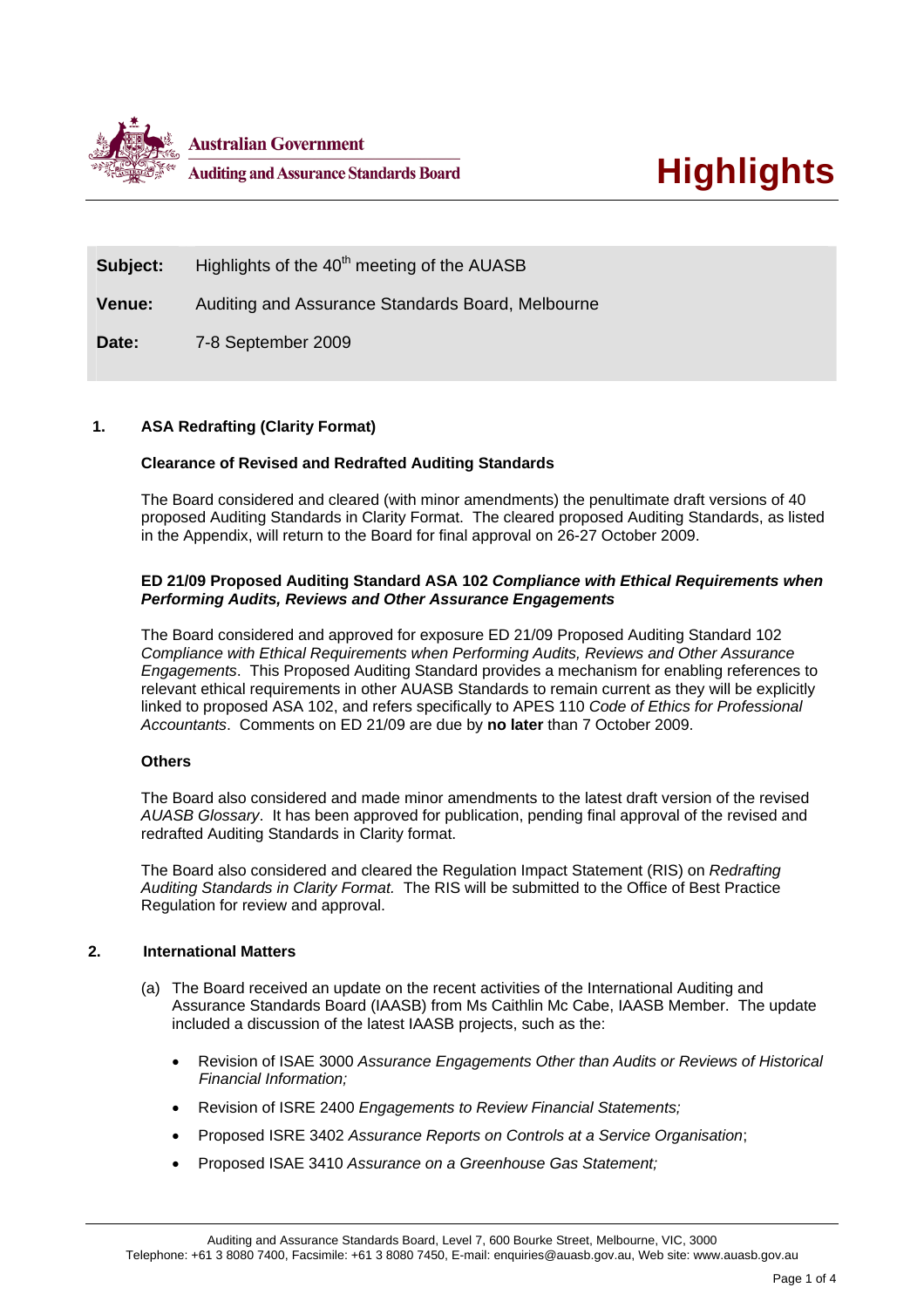- Proposed ISAE 34XX *Assurance Reports on the Proper Compilation of Pro Forma Financial Information Included in Prospectuses*; and
- XBRL.
- (b) The Board also received updates from taskforce members on IAASB projects:
	- Review and Compilations Ms Azoor Hughes
	- Pro Forma Information in Prospectuses Mr Simmonds

## **3. National Greenhouse and Energy Reporting Scheme (NGERS) and Carbon Pollution Reduction Scheme (CPRS)**

The Board received an update on the draft proposed NGER *Audit Determination* and NGER *Audit Regulations*, and the liaison between the Department of Climate Change and AUASB regarding matters raised by the AUASB relating to the draft proposed NGERS.

### **4. New Zealand Professional Standards Board (NZ PSB) and New Zealand Institute of Chartered Accountants (NZICA)**

- (a) The Board received an update from Mr Neil Cherry, NZ PSB Chairman, on recent activities and projects of the PSB, and discussed with him matters of mutual interest to the AUASB and PSB.
- (b) The Board met with Mr Graham Crombie, NZICA Chairman, and Mr Terry McLaughlin, NZICA CEO, regarding impending developments affecting auditors and the accounting profession in New Zealand.

## **5. Other Matters**

(a) Chairman's Update

The Board received a report from the Chairman on recent significant meetings, in particular:

- a Financial Reporting Workshop under the auspices of the FRC; and
- a meeting of the Trans-Tasman Accounting and Auditing Standards Advisory Group, which particularly acknowledged the Joint Statement of Intent: *Single Economic Market Outcomes Framework* from the Prime Ministers of Australia and New Zealand.
- (b) APRA Reporting Standards

The Board noted the recent release of APRA reporting standards for general insurance groups. The AUASB Technical Group will liaise further with APRA, and will report to the Board at the October meeting about the audit implications of the new APRA reporting standards.

#### *The next AUASB meeting will be held on 26 and 27 October 2009 at Level 7, 600 Bourke Street, Melbourne.*

#### *The meeting will be open to the public.*

*Details of the meeting agenda are posted on the AUASB web site www.auasb.gov.au in the week prior to the meeting.* 

*© 2009 AUASB Meeting Highlights* are issued by the Auditing and Assurance Standards Board (AUASB) as a service to constituents. Decisions reported may be changed or modified by the AUASB at a later date. Decisions become final only after completion of the formal due process required to finalise and release pronouncements. No responsibility is taken for the results of actions or omissions to act on the basis of any information contained in this report, or for any errors or omissions in it.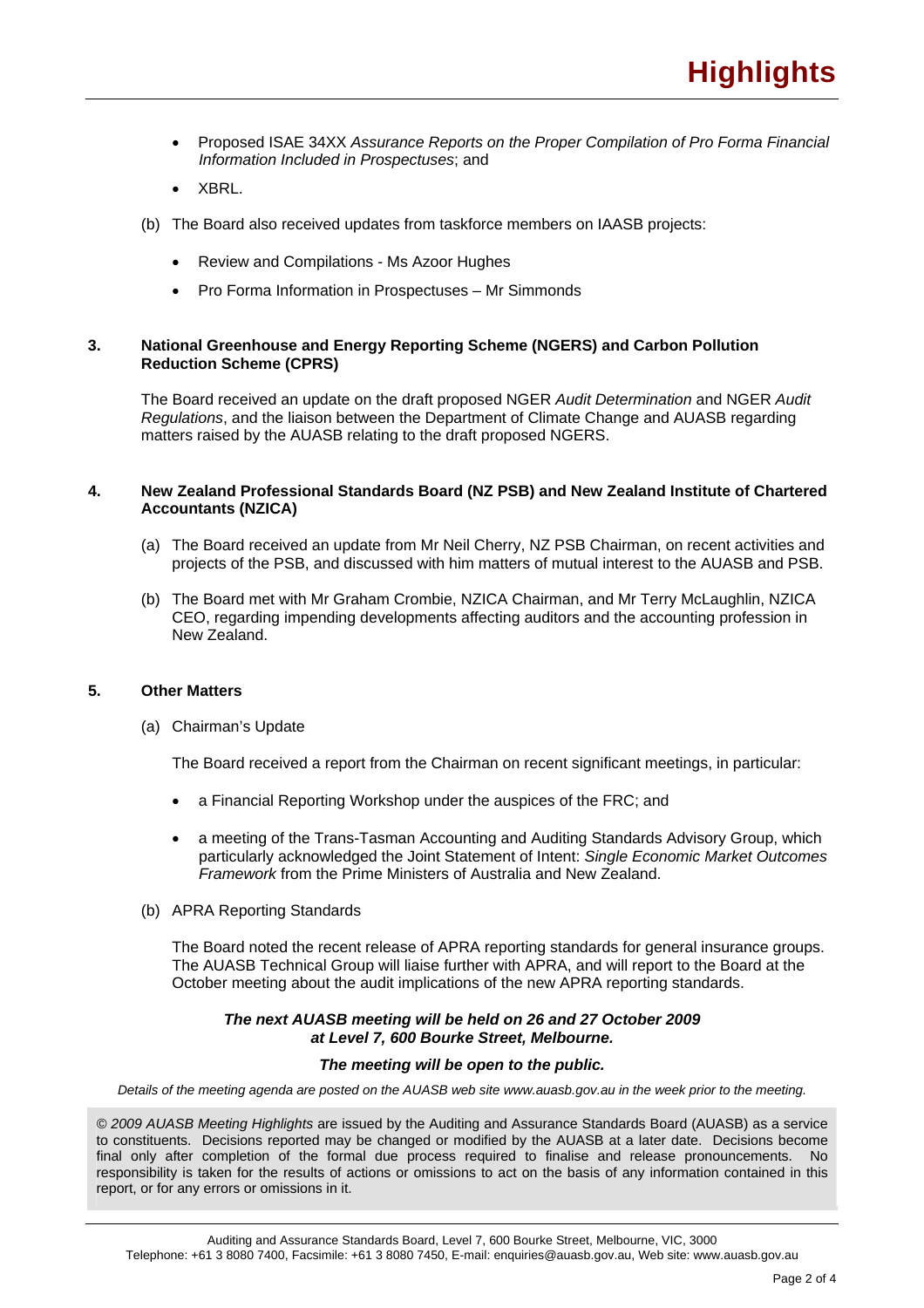

# **List of Cleared Proposed Auditing Standards in Clarity Format**

- 1. ASQC 1 *Quality Control for Firms that Perform Audits and Reviews of Financial Reports, Other Financial Information, and Other Assurance Engagements*
- 2. ASA 101 *Preamble to Australian Auditing Standards*
- 3. ASA 200 O*verall Objectives of the Independent Auditor and the Conduct of an Audit in Accordance with Australian Auditing Standards*
- 4. ASA 210 *Agreeing the Terms of Audit Engagements*
- 5. ASA 220 *Quality Control for an Audit of a Financial Report and Other Historical Financial Information*
- 6. ASA 230 *Documentation*
- 7. ASA 240 *The Auditor's Responsibilities Relating to Fraud in an Audit of a Financial Report*
- 8. ASA 250 *Consideration of Laws and Regulations in an Audit of a Financial Report*
- 9. ASA 260 *Communication with Those Charged with Governance*
- 10. ASA 265 *Communicating Deficiencies in Internal Control to Those Charged with Governance and Management*
- 11. ASA 300 *Planning an Audit of a Financial Report*
- 12. ASA 315 *Identifying and Assessing the Risks of Material Misstatement through Understanding the Entity and its Environment*
- 13. ASA 320 *Materiality in Planning and Performing an Audit*
- 14. ASA 330 *The Auditor's Responses to Assessed Risks*
- 15. ASA 402 *Audit Considerations Relating to an Entity Using a Service Organisation*
- 16. ASA 450 *Evaluation of Misstatements Identified during the Audit*
- 17. ASA 500 *Audit Evidence*
- 18. ASA 501 *Audit Evidence—Specific Considerations for Inventory and Segment Information*
- 19. ASA 502 *Audit Evidence—Specific Considerations for Litigation and Claims*
- 20. ASA 505 *External Confirmations*
- 21. ASA 510 *Initial Audit Engagements—Opening Balances*
- 22. ASA 520 *Analytical Procedures*